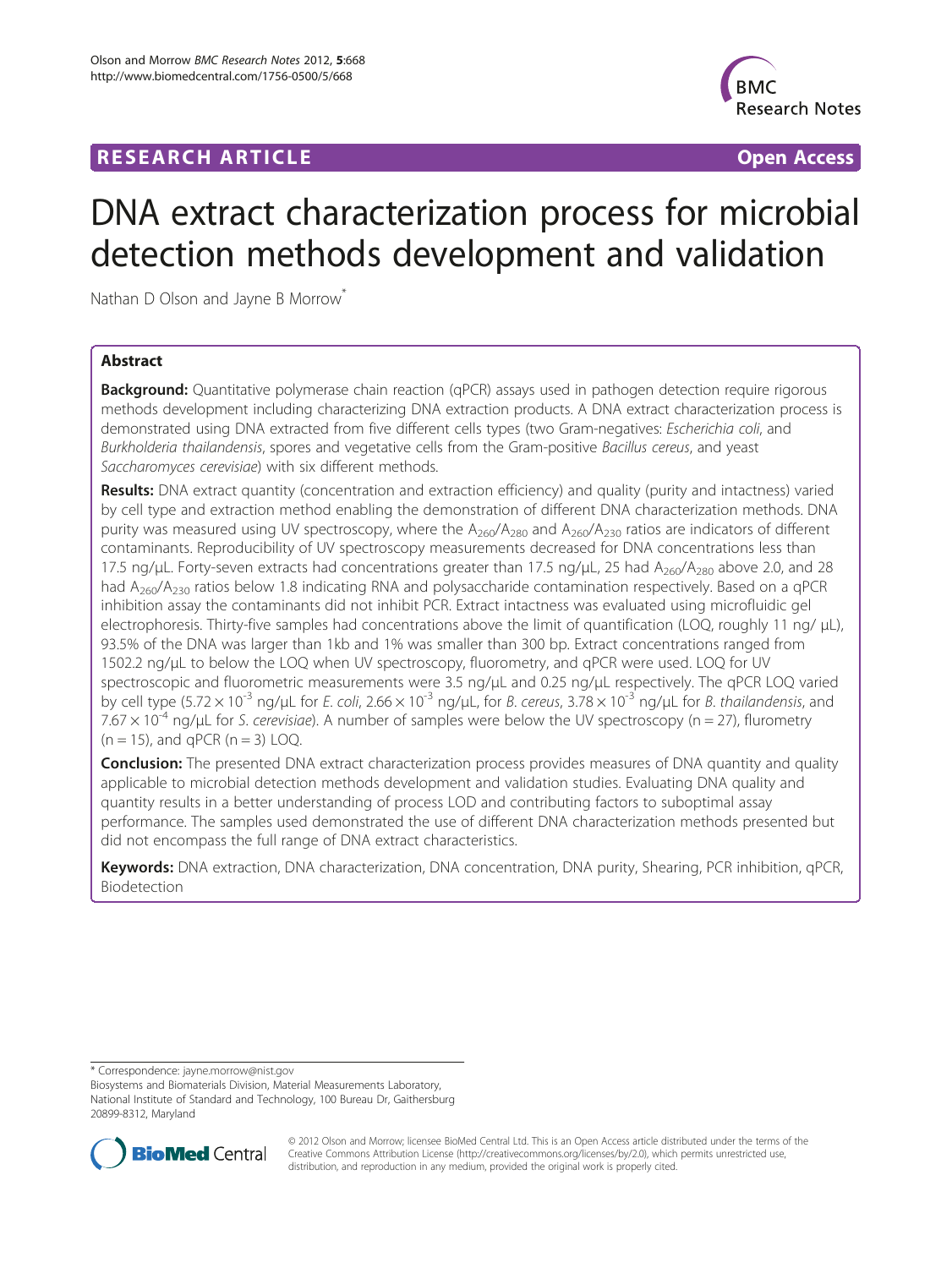## Background

Developments in molecular based microbial detection methods, such as quantitative polymerase chain reaction (qPCR) [\[1](#page-11-0)], have significantly contributed to rapid identification and quantification of unknown biological agents [\[2](#page-11-0)]. Public health, and clinical laboratories are often tasked with developing qPCR-based assays for detecting unknown pathogens in complex matrices [\[3,4](#page-11-0)]. Microbial detection assay development requires optimizing deoxyribonucleic acid (DNA) extraction and qPCR detection assays. DNA extraction is a multi-step process including; lysing the cell wall, isolating the DNA from other cellular materials, and eluting the DNA in a buffer suitable for downstream applications [[5\]](#page-11-0). High sensitivity detection assays require DNA extraction methods with high efficiency, removal of PCR inhibitors, and DNA larger than PCR assay targets [[1](#page-11-0)]. DNA extracts must meet application requirements or assays may result in false negatives with serious consequences [[6\]](#page-11-0). DNA extraction method suitability is determined by characterizing the extracted DNA's quantity and quality. DNA quantity is an indicator of extraction efficiency and quality parameters (purity and intactness) indicate DNA is free of PCR inhibitors and appropriately sized. DNA quality (purity and intactness) and quantity are evaluated with a number of different techniques.

DNA quality is characterized in terms of purity using UV spectroscopy, presence of inhibitors using a PCR inhibition assay, and intactness using gel electrophoresis. UV spectroscopy is used to evaluate DNA purity by measuring a sample's absorbance spectrum between 200 and 320 nm, and calculating the  $A_{260}/A_{280}$  and  $A_{260}/A_{230}$  ratios [[7\]](#page-11-0). The two-absorbance ratios indicate different contaminants and extract suitability for different applications. For example the  $A_{260}/A_{230}$  absorbance ratio is a better indicator of suitability for microarrays whereas the  $A_{260}/A_{280}$  ratio is a better indicator for PCR [[8\]](#page-11-0). Ratios between 1.8 and 2.0 for  $A_{260}/A_{280}$  are accepted as indicating pure DNA [[9\]](#page-11-0). RNA and protein contamination are indicated by  $A_{260}/A_{280}$  ratios above and below 1.8 and 2.0 [[7,10\]](#page-11-0). For the  $A_{260}/A_{230}$  ratio the community accepted range is 1.8 to 2.2 [[9\]](#page-11-0), values below this range can indicate phenol, salt, protein or polysaccharide contamination [[7,9](#page-11-0)]. PCR inhibitors, or impurities that interfere with DNA polymerase, lowering PCR efficiency, are assayed for using an inhibition control assay where a known number of exogenous DNA plasmids are added to the extracted DNA and evaluated using qPCR. The presence of PCR inhibitors is identified by an increase in the threshold cycle  $(C_t)$  value for inhibition reactions compared to control reactions. Similarly, DNA fragment size influences detection assay efficiency [\[11](#page-12-0)], as efficiency decreases when the qPCR target is fragmented, preventing amplification. Gel electrophoresis is used to evaluate the size distribution of the extracted DNA fragments.

Additional measurement methods are used to evaluate DNA extracts for concentration, and extraction efficiency. DNA quantity is normally measured using three methods: UV spectroscopy, fluorometry, and qPCR. Other methods such as digital PCR and phosphorus elemental analysis are available but not commonly used in diagnostic labs due to specialized equipment requirements, or the amount of DNA required (500 μg for elemental analysis) [\[12](#page-12-0)-[14](#page-12-0)]. Two important parameters used to describe quantitative measurement method performance are the limit of detection (LOD, the smallest confidently detected measureable quantity) and the limit of quantitation (LOQ, is the smallest quantity with acceptable repeatability and trueness measurements) [\[15](#page-12-0)]. The LOD and LOQ and upper limit of detection vary for UV spectroscopy, flourometry and qPCR. The upper measurement limit is less of a concern compared to the lower limits as the extracts can be diluted to within the measurements working range.

Nucleic acids strongly absorb UV light with wavelengths of 260 nm due to the resonance structure of the purine and pyrimidine bases [\[7](#page-11-0)]. The absorbance is converted into ng/μL of double stranded DNA (dsDNA) using the established conversion factor of 50 ng/ $\mu$ L for 1 optical density unit at 260 nm [[9\]](#page-11-0). Other common impurities (including RNA and protein) also absorb at 260 nm, causing the DNA concentration to be overestimated, but do not affect the detection process LOD unless they inhibit the qPCR detection assay. UV absorbance linear range includes absorbance values  $(A_{260 \ nm})$  ranging from 0.1 to 1.0. The LOD and LOQ for UV absorbance measurements are dependent on the instrument and are three and six times, respectively, the standard deviation of ten replicate true blank measurements [\[15,16](#page-12-0)].

Fluorescence emission from fluorescently labeled single stranded DNA (ssDNA) or dsDNA is used to estimate DNA concentration with fluorometry measurements [[16](#page-12-0)]. Compared to concentration measurements based on UV spectroscopy, fluorometry is more specific for DNA because fluorescent labels have a higher binding affinity for DNA versus RNA. The limit of detection and quantification for fluorometric DNA concentration measurements is dependent on the fluorescent label and instrument used. A typical limit of detection for 200 μL reactions measured using a plate reader is  $2.5 \times 10^{-4}$  ng/ $\mu$ L [[17](#page-12-0)].

Finally, qPCR is applied to measure target sequence copy number concentration. The copy number concentration is equated to DNA concentration based on within genome target sequence copy number and genome mass [[18\]](#page-12-0). qPCR is the most specific method for DNA quantification because it only measures the targeted organism's DNA, however, qPCR only quantifies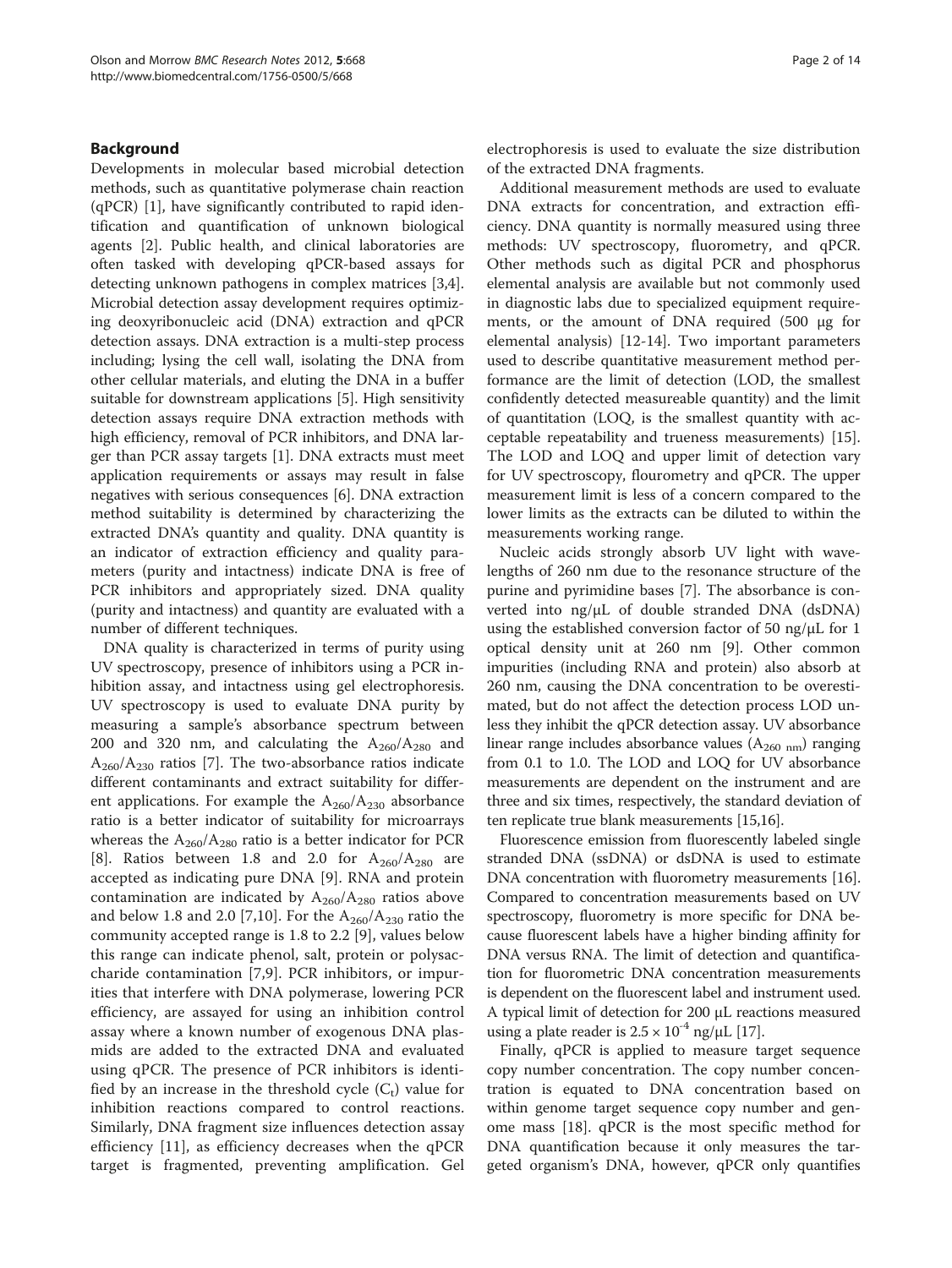intact and accessible targets and does not estimate total DNA. The LOD for qPCR has been reported as 100 copies per reaction [\[19\]](#page-12-0). Fewer copies per reaction are detectable but the LOD is dependent on the repeatability of pipetting for low copy numbers. The LOQ is based on the qPCR assay range of linearity.

Several studies have compared DNA extraction methods suitability for microbial detection applications e.g. [[20](#page-12-0)-[25](#page-12-0)], however, valuable information regarding characterization of the DNA extraction products is absent from the extraction method comparison studies. For example DNA extract purity is frequently reported for the  $A_{260}/A_{280}$ ratio but not the  $A_{260}/A_{230}$  [[20](#page-12-0)-[22,25](#page-12-0)]. Inclusion of the  $A_{260}/A_{280}$  and  $A_{260}/A_{230}$  ratio provides additional information about potential PCR inhibitors useful during method optimization. DNA extraction comparison study results are commonly presented in terms of the minimum number of detectable cells, the process LOD, for the different extraction methods and fail to use separate inhibition assays to evaluate extraction method performance. For example in a study by Dauphin et al. [\[21\]](#page-12-0) the process LOD for DNA extracted using enzymatic lysis with magnetic bead purification was 500 CFUs and other extraction methods evaluated in the study had LODs of 5 CFUs. The difference in LOD could not be attributed to DNA yields as methods with LODs of 5 CFUs had similar yields to the enzymatic lysis and magnetic bead purification method  $\sim$  40 ng). Without results from a PCR inhibition assay there is no direct evidence that inhibitors caused the higher process LOD hindering method optimization. Additionally, independent reports of shearing are infrequently included in DNA extraction comparison studies although shearing can significantly lower the assay efficiency and inclusion would provide valuable information during methods development [\[26-28](#page-12-0)].

In order to show the benefits and value in the application of independent methods to characterize DNA extract quality and quantity, DNA was extracted from five cell types using six different extraction methods selected to represent major classes of extraction methods and cell types producing DNA varying in quantity and quality. The extraction methods included a traditional phenol chloroform extraction and five commercial kits utilizing different lysis and purification strategies. The five cell types include two Gram-negatives (Escherichia coli, and Burkholderia thailandensis), spores and vegetative cells from the Gram-positive Bacillus cereus, and the yeast Saccharomyces cerevisiae. Extracted DNAs were characterized using multiple methods frequently found in molecular biology laboratories; quantity, characterized by UV spectrometry, fluorometry, and qPCR, quality as defined by spectrometry, independent measures of PCR inhibition and shearing, and the benefits of the different characterization methods are discussed.

## Results

DNA extracted from five different cell types using six different extraction methods (Table [1\)](#page-3-0) was applied to DNA characterization methods as shown in Figure [1](#page-3-0). DNA extract analysis is presented in terms of quality and quantity.

#### DNA quality

Extract quality was reported in terms of purity by UV spectroscopy, PCR inhibition using an independent qPCR assay, and intactness using gel electrophoresis.

UV absorbance ratios,  $A_{280}/A_{260}$  and  $A_{230}/A_{260}$ , were used to evaluate DNA extract purity (Additional file [1](#page-11-0): Table S1). Nanodrop-1000 performance was assessed with a dilution series of a control DNA sample (Human DNA Quantification standard SRM 2372 part A, Additional file [2](#page-11-0): Figure S1). The reproducibility of the ratio values decreased for samples with measured concentrations less than 17.5 ng/μL (Additional file [2](#page-11-0): Figure S1). Of the 108 DNA extracts examined, 47 had concentrations greater than 17.5 ng/μL. All but one of the extracts (a B. cereus spore sample extracted using the reference method) had  $A_{260}/A_{280}$  ratios above 1.8. Extraction methods with a precipitation step as part of purification had the highest proportion of extracts with purity ratios within the accepted range of 1.8 to 2.0 for the  $A_{260}/A_{280}$  ratio (grey box in Figure [2](#page-4-0)). A number of extracts had  $A_{260}/A_{280}$  ratios above 2.0. A high proportion of samples extracted using the reference (14/17) and chemLysis (7/8) methods as well as S. cerevisiae (7/9) extracts had  $A_{280}/A_{260}$  ratios above [2](#page-4-0).0 (Figure 2).

 $A_{260}/A_{230}$  ratio, an indicator of RNA, phenol, salt, protein, and polysaccharide contamination, are presented in Figure [2](#page-4-0). Most of the extracts (28 out of 47) had  $A_{260}/$  $A_{230}$  ratios below 1.8, and 6 extracts had ratios above the accepted range (grey box in Figure [2](#page-4-0)). All extraction methods had low proportions of extracts within the accepted ratio. The reference method and precipB had purity ratios within or near the accepted ratios,  $2.00 \pm$ 0.34 and  $1.75 \pm 0.13$  (mean and standard deviation) respectively. A high proportion E. coli extracts, 9 out of 11, were within the accepted ratio. Of the 6 extracts with  $A_{260}/A_{230}$  ratios above 2.0 four were from *S. cerevisiae*.

Extracted DNA was assayed for PCR inhibitors using a detection independent inhibition assay, where a known number of exogenous DNA plasmids were added to the extracted DNA and evaluated using qPCR. The range in  $C_t$ 's (threshold cycle) for each individual 96 well plate was less than 0.4 cycles, and the difference between the mean control  $C_t$  for a plate and the inhibition reactions was less than 0.26 cycles (Figure [3](#page-5-0)). For inhibited samples the expected difference in  $C_t$  values between the control and inhibition reactions is greater than 1 cycle, therefore no inhibition was observed. The mean  $C_t$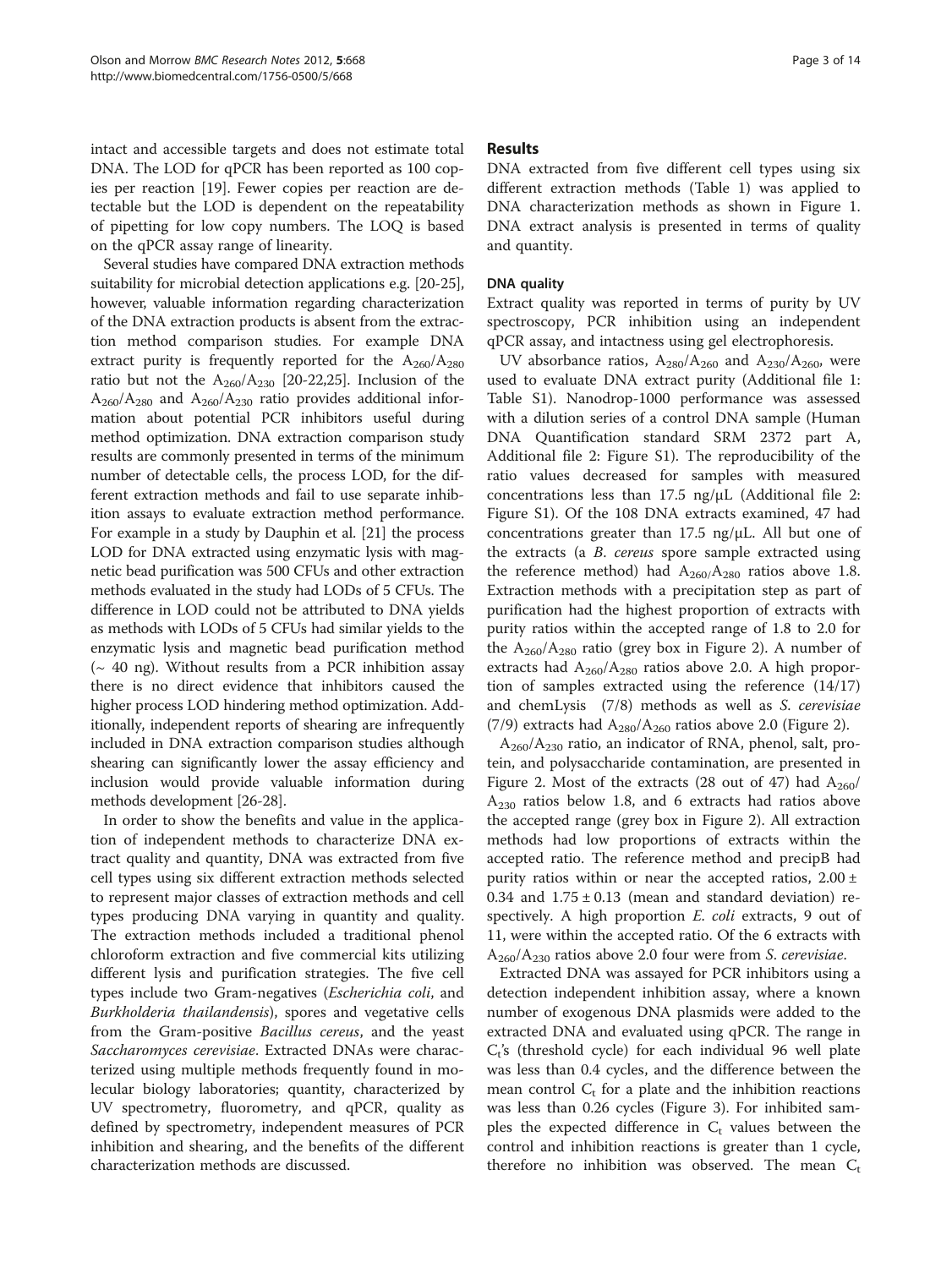| Method <sup>a</sup> | Intended sample type | Lysis method           | <b>Purification method</b>      |  |  |
|---------------------|----------------------|------------------------|---------------------------------|--|--|
| Reference           | General              | Mechanical - Bead Beat | Phenol Chloroform               |  |  |
| PrecipB             | <b>Biofilm</b>       | Mechanical - Bead Beat | Precipitation and Silica Column |  |  |
| MagBeads            | General              | Mechanical - Bead Beat | Magnetic Beads                  |  |  |
| PrecipS             | Soil                 | Mechanical - Bead Beat | Precipitation and Silica Column |  |  |
| ChemLysis           | Gram Negative        | Chemical - Enzymatic   | Silica Column                   |  |  |
| PrecipG             | General              | Mechanical - Bead Beat | Precipitation and Silica Column |  |  |

<span id="page-3-0"></span>Table 1 Extraction methods by application and processes

a DNA extraction kits are represented based on the fundamental methods utilized by each kit rather than kit names. Kits included MoBio PowerBiofilm (precipB), MoBio PowerSoil (precipS), MoBio UltraClean (precipG), Qiagen DNAeasy with Gram Negative lysis protocol (chemLysis), and Idaho Technologies Platinum Path (magBeads). Certain commercial equipment, instruments, or materials are identified in this paper in order to specify the experimental procedure adequately. Such identification is not intended to imply recommendations or endorsement by NIST, nor is it intended to imply that the materials or equipment identified are necessarily the best available for the purpose.

values for the B. cereus vegetative cells 96 well plate was 0.48 cycles greater than the mean for all other plates, this observed difference is due to run to run variation and not inhibition (Figure [3\)](#page-5-0).

Finally, DNA shearing was evaluated using microfluidic gel electrophoresis. A cutoff value for quantitative analysis was set at 100 fragment concentration (FC), roughly 11 ng/μL of DNA, as fluorescent reads below this cutoff were near the limit of detection preventing accurate size percentage calculations. Thirty-five samples had FC values above the cutoff with 93.5% (65.7% - 100%, mean and percent range) of DNA larger than 1 kb and  $1.0\%$  (<  $1\%$  -10.0%) less than 300 bp in size (Additional file [3](#page-11-0): Figure S2). Slight shearing was observed for some of the vegetative cell samples extracted with methods using bead beating during the lysis step (Additional file [3](#page-11-0): Figure S2). For example one B. thailandensis and one B. cereus sample extracted using precipB had broad peaks ranging in size from 450 bp to over 17 kb with 77.5% and 81.1% of the DNA larger than 1 kb respectively (Additional file [3](#page-11-0): Figure S2, precipB row). For extracts from vegetative cells the reference method, which included a bead beating lysis

step, produced fragments less than 300 bp in size comprising 1.7% (0% - 10.0%, mean and range) of the extracted DNA (Additional file [3](#page-11-0): Figure S2, Reference row).

#### DNA quantity

LOQs were established for the three different DNA concentration methods used to assess the quantity of DNA in extracts. LOQ for the Nanodrop based DNA measurements was set at  $3.5$  ng/ $\mu$ L; 6 times the standard deviation of 10 true negatives [\[15\]](#page-12-0). In comparison, the Qubit high sensitivity dsDNA LOQ was set at 0.25 ng/μL for this study, as the variability of replicate measurements increased for dilutions with measured concentrations below this value (Additional file [4:](#page-11-0) Figure S3). The LOQ for qPCR varies by assay and the LOQ is dependent on the qPCR efficiency, the number of copies of the target sequence within the organism's genome, and the organism's genome size. The qPCR LOQ for the assays in this study were;  $5.72 \times 10^{-3}$  ng/ $\mu$ L for the *E. coli*,  $2.66 \times 10^{-3}$ ng/μL, for *B. cereus*,  $3.78 \times 10^{-3}$  ng/μL for *B. thailandensis*, and  $7.67 \times 10^{-4}$  ng/µL for S. cerevisiae. The actual copy

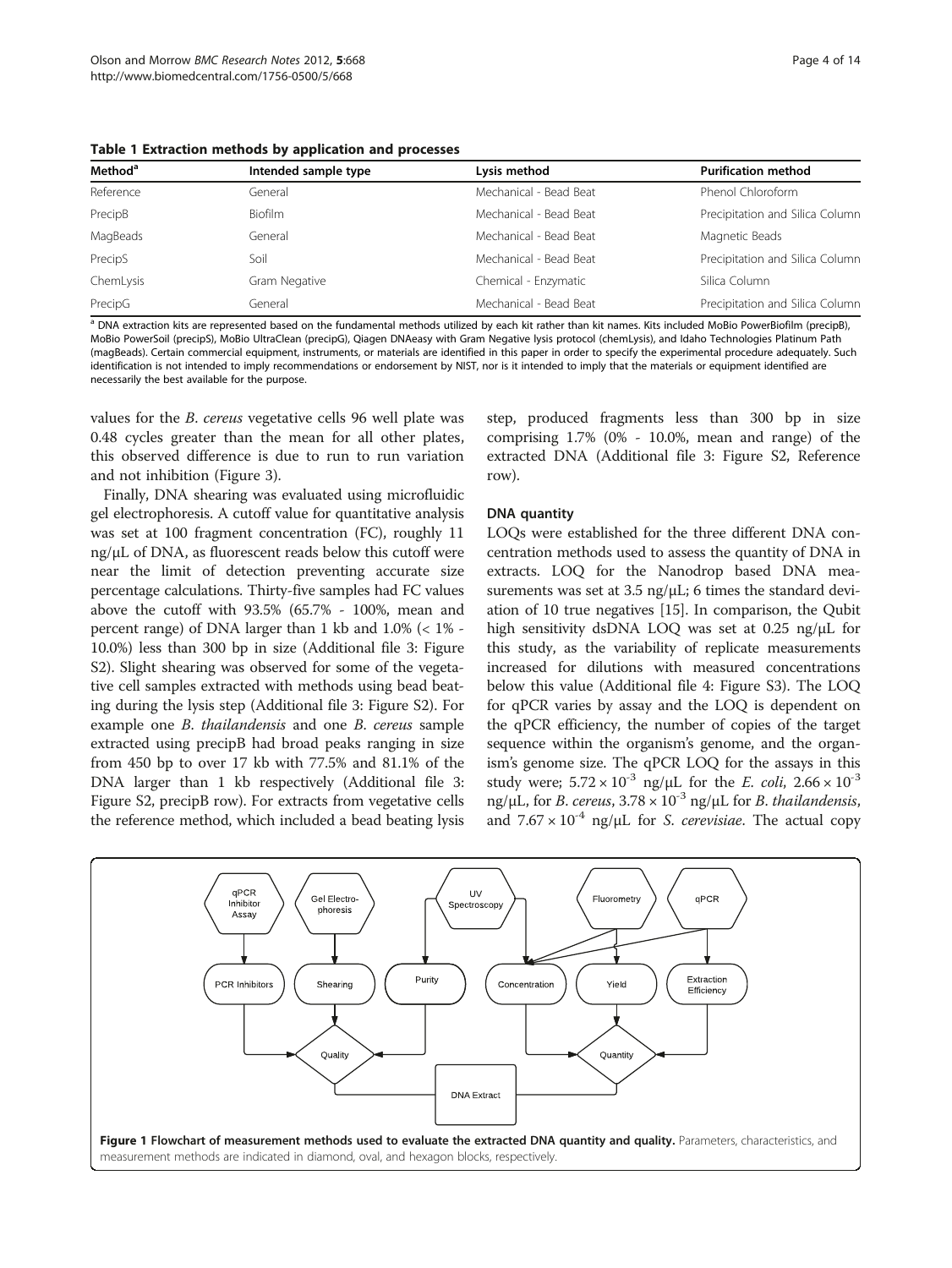<span id="page-4-0"></span>



number LOQ for the three assays ranged from 1000 to 248 copies per reaction. A number of samples were below the limit of quantification of the Nanodrop  $(n = 27)$  and Qubit HS assay  $(n = 15)$ . Three of the 108 samples were below the qPCR assays LOQ.

Overall DNA concentration ranged from 1502.2 ng/μL to below the LOQ, depending on characterization and extraction methods (Table [2](#page-5-0)). The DNA concentration measurements made using the Nanodrop were statistically greater than the other two (for example measurement methods for the reference  $(p < 0.00)$ , chemLysis  $(p < 0.00)$ , and precipS  $(p < 0.03)$ , (Table [2\)](#page-5-0).

Calculation of extraction efficiencies using qPCR concentration values allow for a more direct comparison with the literature where it is common to present extraction methods in terms of the overall process efficiency. Extraction efficiencies varied significantly ( $p <$ 0.05) by both cell type and extraction method, with efficiencies ranging from less than 0.0001% to over 100% (Figure [4](#page-6-0)). Extraction efficiencies in general were higher for the two Gram-negative organisms than the hard to lyse cells types; yeast, spores, and Gram-positive. For example for extractions using chemical lysis the extraction efficiency for the hard to lyse cell types was less than 1% and statistically lower ( $p < 0.05$ ) than the Gramnegative, *B. thailandensis* and *E. coli* with mean extraction efficiencies of 27% and 86% respectively. The three precip extraction methods all used bead beating for lysis with precipitation and silica spin columns for purification but had different ranges in extraction efficiency (Figure [4C](#page-6-0),D,F).

## **Discussion**

The purpose of this work was to evaluate commonly used DNA characterization methods for applicability to inform the assay developer of DNA extraction method performance. The results are discussed in terms of DNA extract quality and quantity.

## DNA quality

DNA extract purity is of interests in terms of how contaminants will affect downstream assay performance. UV spectroscopy provides an indicator for different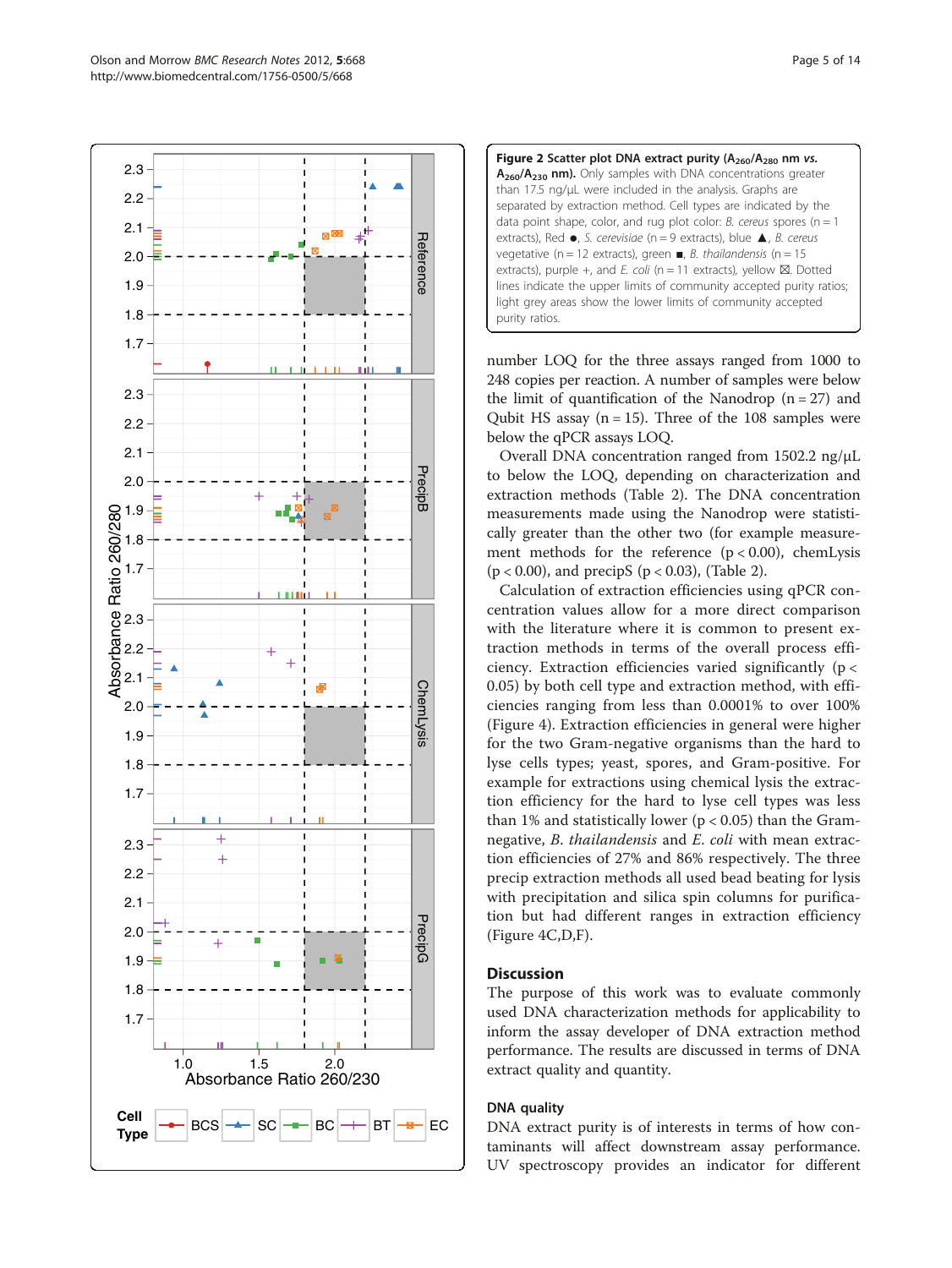<span id="page-5-0"></span>

types of extract contaminants such as proteins, polysaccharides, and RNA [\[7\]](#page-11-0). PCR inhibition assays indicate whether contaminants will adversely affect the qPCR detection assay [\[29](#page-12-0)]. Purity ratios, obtained using UV spectroscopy, were outside the accepted range (1.8 to 2.0 for  $A_{260}/A_{280}$  and 1.8 to 2.2 for  $A_{260}/A_{230}$  for most extracts but no PCR inhibition was observed.

High  $A_{260}/A_{280}$  absorbance ratios, indicating RNA coextraction [[30,31\]](#page-12-0), were observed for 25 of the 47 samples with sufficient DNA concentration for reliable purity ratio measurement. The reference method had the highest proportion of extracts with  $A_{260}/A_{280}$  ratios above 2.0, most likely due to RNA co-extraction with acidic phenol (phenol chloroform had pH of 5.2) [[5\]](#page-11-0). A high proportion of the S. cerevisiae extracts also had high  $A_{260}/A_{280}$ , the reason for the suspected RNA contamination is unknown but possibly due to the difference in mRNA decay between prokaryotes and eukaryotes [[32](#page-12-0)]. RNA in DNA extracts does not interfere with

downstream applications but does cause overestimation of UV spectroscopy determined DNA concentrations [\[7\]](#page-11-0).

Humic acids, proteins and polysaccharides, indicated by low  $A_{260}/A_{230}$  adversely affect PCR amplification kinetics [[7,8,](#page-11-0)[33,34\]](#page-12-0). A majority of the extracts in this study had low  $A_{260}/A_{230}$  purity ratios. The contaminants are likely polysaccharides as humic acids are found in soil and sediment environmental samples and not associated with cells [[35,36\]](#page-12-0) and protein contamination would have caused low  $A_{260}/A_{280}$  ratios which were not observed [[7\]](#page-11-0). Extraction methods are often optimized to enhance the removal of polysaccharides for example including the use of the surfactant ctyl trimethylammonium bromide or precipitation with high salt concentrations [\[36,37](#page-12-0)]. Similarly, the precipitation purification step included in three of the extraction methods reduced DNA contaminants as indicated by the higher proportion of extracts with purity ratios within the accepted range compared to the other extraction methods (Figure [2](#page-4-0)). For detection of

Table 2 DNA concentration ng/μL, presented as median (maximum – minimum) measured using three different measurement methods

| <b>Extraction method</b> | UV spectroscopy               | qPCR                                                                         | <b>Fluorometry</b>                    |  |  |
|--------------------------|-------------------------------|------------------------------------------------------------------------------|---------------------------------------|--|--|
| Reference                | $524.4$ (1502.2 - < $LOQ^T$ ) | $144.2$ (487.7 - 0.02)                                                       | 84.2 (460.0 $-$ <loq)< td=""></loq)<> |  |  |
| PrecipB                  | $61.1(178.3 - 3.8)$           | $101.5(149.4 - 0.00)$                                                        | $51.8(178.4 - 3.8)$                   |  |  |
| ChemLysis                | $16.5(110.2 - < LOO)$         | $2.1(47.7 - 0.19)$                                                           | $2.2$ (55.2 $-$ <loq)< td=""></loq)<> |  |  |
| PrecipG                  | $14.9(44.4 - <$ LOO)          | $8.4(94.5 - 0.17)$                                                           | $6.2$ (29.6 $-$ <loq)< td=""></loq)<> |  |  |
| PrecipS                  | 4.0 $(12.0 - <$ LOQ)          | $1.5(6.1 - 0.01)$                                                            | $1.4(9.5 - <$ LOQ)                    |  |  |
| MagBeads                 | 4.3 $(7.6 - <$ LOO)           | $0.2$ (1.3 $-$ <loq)< td=""><td><math>0.4(2.4 - &lt;</math>LOO)</td></loq)<> | $0.4(2.4 - <$ LOO)                    |  |  |

\* below the method limit of quantification (LOQ).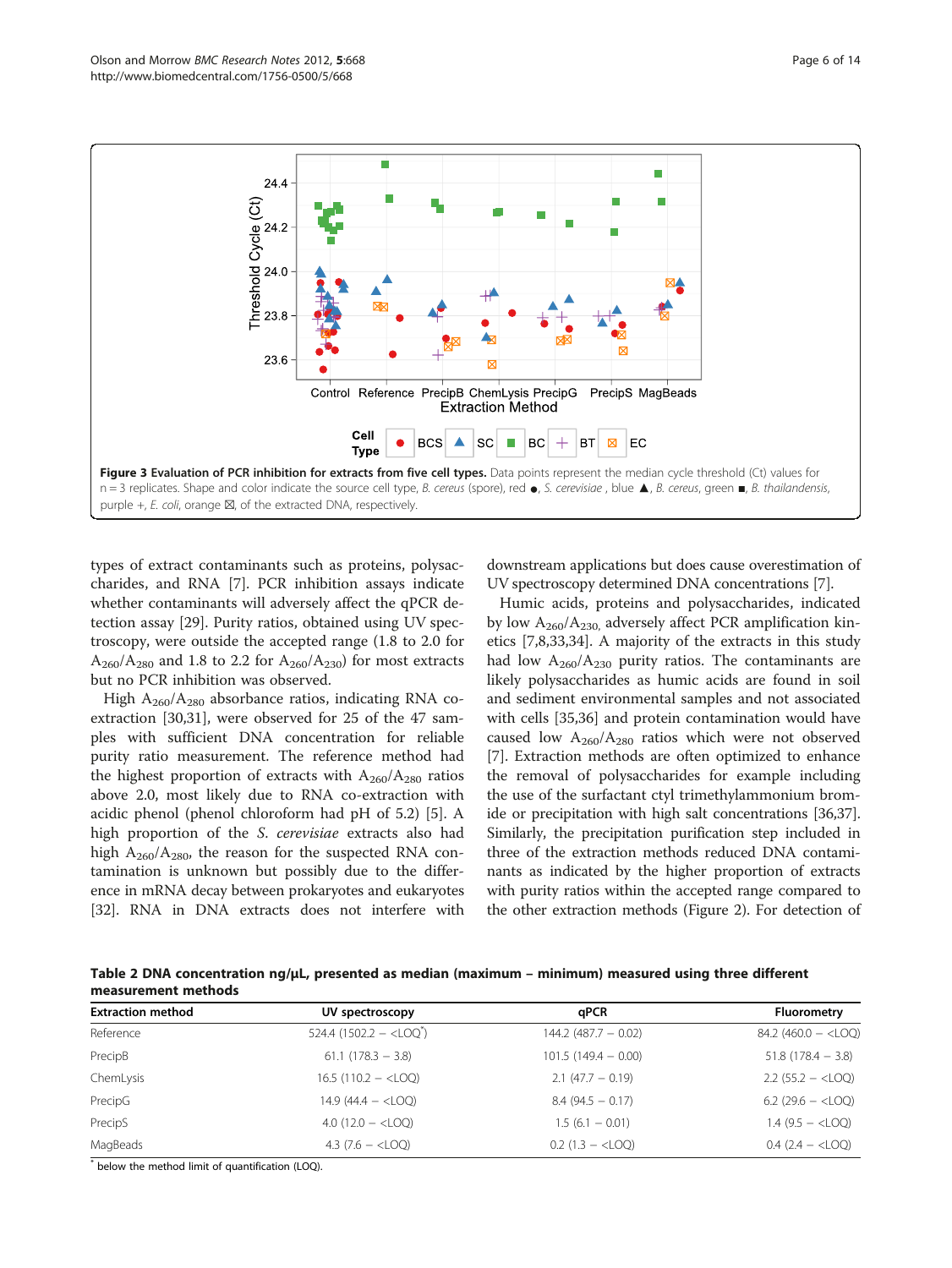<span id="page-6-0"></span>

pathogens in samples that are rich in polysaccharides it is essential to optimize the extraction method for their removal [[30,37](#page-12-0)].

The primary limitation to UV spectroscopic DNA purity measurements is that the measurement only provides indicators for different types of contaminants and no information about the effect of these contaminants on downstream applications. Additionally, purity assays are sometimes used when specific contaminants are of interest, such as measuring UV absorbance of a sample at 320 nm for humic acid detection [\[38](#page-12-0)]. A second limitation to the method is the required sample concentration, samples with measured concentrations less than 17.5 ng/μL were found to have unreliable purity ratios and purity measurements were only available for half of the extracts characterized in the study.

Few reports explore the link between extract quality and PCR assay performance and/or optimization. PCR inhibitors are often associated with the sample matrix, including blood, food, water and soil [[36\]](#page-12-0). For example, polysaccharides are known to interfere with downstream detection of plant diseases and pathogen contamination in food and water [[36\]](#page-12-0). Although no inhibitors were expected because pure cultures were applied in this study, it is important to run inhibition assays to ensure the extracted purity is suitable for downstream applications. PCR inhibitors can lead to false negatives or

underestimation of the quantity of a biological agent. qPCR assay susceptibility to inhibition varies by polymerase, primer regions, and target sequence [\[39-41](#page-12-0)]. Even though two different assays, one for inhibition and one for DNA quantification by qPCR, were used in this study and no inhibition was observed it is not likely that inhibitors were not detected as Qubit and qPCR measurements were in agreement (Table [2\)](#page-5-0).

DNA fragmentation can decrease qPCR efficiency or cause the reaction to fail completely [[28,42\]](#page-12-0) resulting in higher process LODs. Assays requiring larger target sequences are more likely adversely affected by shearing [[27,28\]](#page-12-0). When DNA extracts are evaluated for shearing it is commonly performed using standard agarose gel electrophoresis [[26,43,44\]](#page-12-0). The use of microfluidic gel electrophoresis allows for a lower limit of detection (11 ng per sample compared to 20 ng per band) and semi-quantitative shearing analysis compared to standard gel electrophoresis [[45\]](#page-12-0). The ideal target length for qPCR is 50 bp-200 bp [[46](#page-12-0)]. Overall 1.0% (0% - 10.0%, mean and range) of the extracted DNA was less than 300 bp and therefore the degree of shearing observed for the DNA extracts did not impact qPCR performance. Slight shearing was observed for a number of the vegetative cell samples extracted with the bead beating method. Bead beating causes shearing but as observed in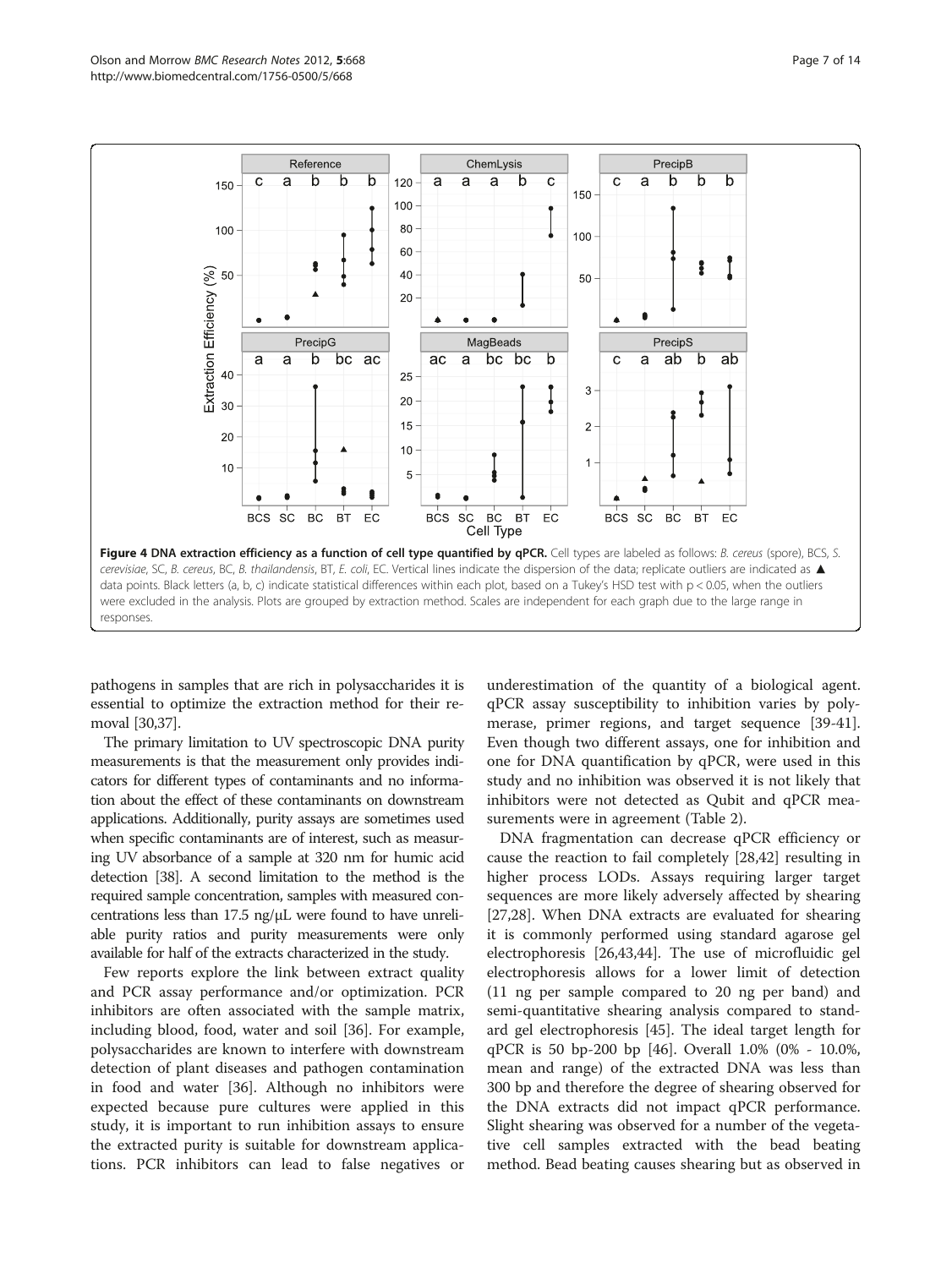this study the degree of shearing varies and does not adversely affect most PCR applications using large quantities of genomic DNA [[43](#page-12-0),[47](#page-12-0)].

#### DNA quantity

Accurate DNA quantity measures are critical to assay optimization as losses in DNA due to extraction procedures contribute to a reduction in overall detection assay performance [\[25](#page-12-0),[38\]](#page-12-0). While more accurate DNA concentration measurement methods are available including digital PCR and phosphorus elemental analysis [[12-14\]](#page-12-0) the methods used in this study represent those that are commonly used in molecular and diagnostic laboratories. The three DNA concentration measurement methods used in this study were UV spectroscopy, spectrofluorometry, and qPCR.

Each of the concentration methods used has different assumptions, and limitations. For example UV spectroscopy based concentration measurements requires two assumptions. First, DNA is the only molecule in the extract that absorbs light at 260 nm and second, the DNA is all double-stranded. The UV spectroscopy DNA concentration measurements were statistically higher than the other two measurement methods (Table [2](#page-5-0)). The  $A_{260}/A_{280}$  and  $A_{260}/A_{230}$  absorbance ratios above the acceptable range observed for a number of extracts indicated that co-extracted RNA caused the  $A_{260}$  measurement to overestimate DNA concentration (Table [2](#page-5-0)). Absorbance based DNA concentration measurements commonly overestimate DNA concentrations for environmental samples due to contaminants from the sample matrix [[48](#page-12-0)]. Accuracy of absorbance based DNA concentration measurements is dependent on sample purity [[48,49\]](#page-12-0). For extracts known to contain contaminants such as RNA and protein other DNA concentration measurement methods such as spectrofluorometry and qPCR are more suitable than UV spectroscopy. The primary advantage of UV spectroscopy is the availability of microvolume instruments that are faster, easy to use, and requires less sample volume [[48\]](#page-12-0).

The Qubit and other bench top fluorometers allow for relatively fast DNA concentration measurements that are not as adversely affected by DNA contaminants as UV spectroscopy [[45\]](#page-12-0). The concentration measurements for qPCR and Qubit were in agreement (Table [2](#page-5-0)). A number of DNA extracts  $(n = 15)$  were below the identified method LOQ of 0.25 ng/μL and therefore the measurement method was not suitable for hard to lyse cells that had extracts with low concentration (Table [2](#page-5-0), Additional file [4:](#page-11-0) Figure S3). Fluorometric DNA concentration measurements do not measure ssDNA in the sample and can lead to DNA concentration underestimation [[45](#page-12-0)]. The accuracy of the fluorometric DNA concentration measurements is dependent on the accuracy

of the DNA standards used [[19\]](#page-12-0). Ideally the DNA concentration standard used should have a certified concentration that is traceable to the SI and has a published uncertainty value [\[19\]](#page-12-0). The standards in DNA concentration assay kits do not always meet this requirement and the concentration measurements should be evaluated with this in mind [[50\]](#page-12-0). The advantage of using fluorometric DNA concentration measurement methods compared to qPCR is that no additional assay development is required for individual organisms.

Quantitative PCR (qPCR) was the third method used to measure DNA concentration. DNA concentration measurements made using qPCR assume the number of within genome DNA sequence target copies is known and constant and that whole genomes are extracted [\[18](#page-12-0)]. qPCR had the lowest observed limit of quantification  $(-10^{-3}$  ng/μL depending on the assay) and the fewest number of samples with concentrations below the method LOQ  $(n = 3)$ . The primary limitation to using qPCR for measuring DNA concentration is that; method development, validation, and execution are significantly more time intensive and costly than either of the two other methods. However, qPCR is the only measurement method that measures the DNA concentration of a specific organism in a mixed sample (e.g. detection of pathogens in food or tissue samples). As with fluorometric DNA concentration measurements qPCR concentration measurements require the use of a standard. The standard used can be a major source of qPCR measurement uncertainty [[19\]](#page-12-0). No standard reference materials are available for the qPCR assays used in this study and the associated uncertainty of the standards used in this study was unknown.

Finally, extraction efficiencies ranged by method and even varied for the three methods that used precipitation and silica spin columns for purification and bead beating for lysis indicating that extraction efficiency was dependent on more than the fundamental properties of the extraction methods. It is important to note when discussing reported extraction efficiencies that quantity and quality are factors of the kits intended use as there is a tradeoff between the two. For example the magBeads extraction method was designed for use in field applications with limited resources and user experience. While the concentration of the resulting DNA was low, the extraction efficiency was comparable to the other extraction methods (Table [3](#page-8-0), Figure [4](#page-6-0)). Similarly, the lysis step for the chemLysis method was optimized for Gram-negative bacteria as evident with the higher extraction efficiency for B. thailandensis and E. coli compared to the other cell types. Soils are rich in PCR inhibiting humic acids [[36](#page-12-0)] and the precipS extraction method, optimized for extracting DNA from soils, included a purification step to remove humic acids. Additional, steps may have resulted in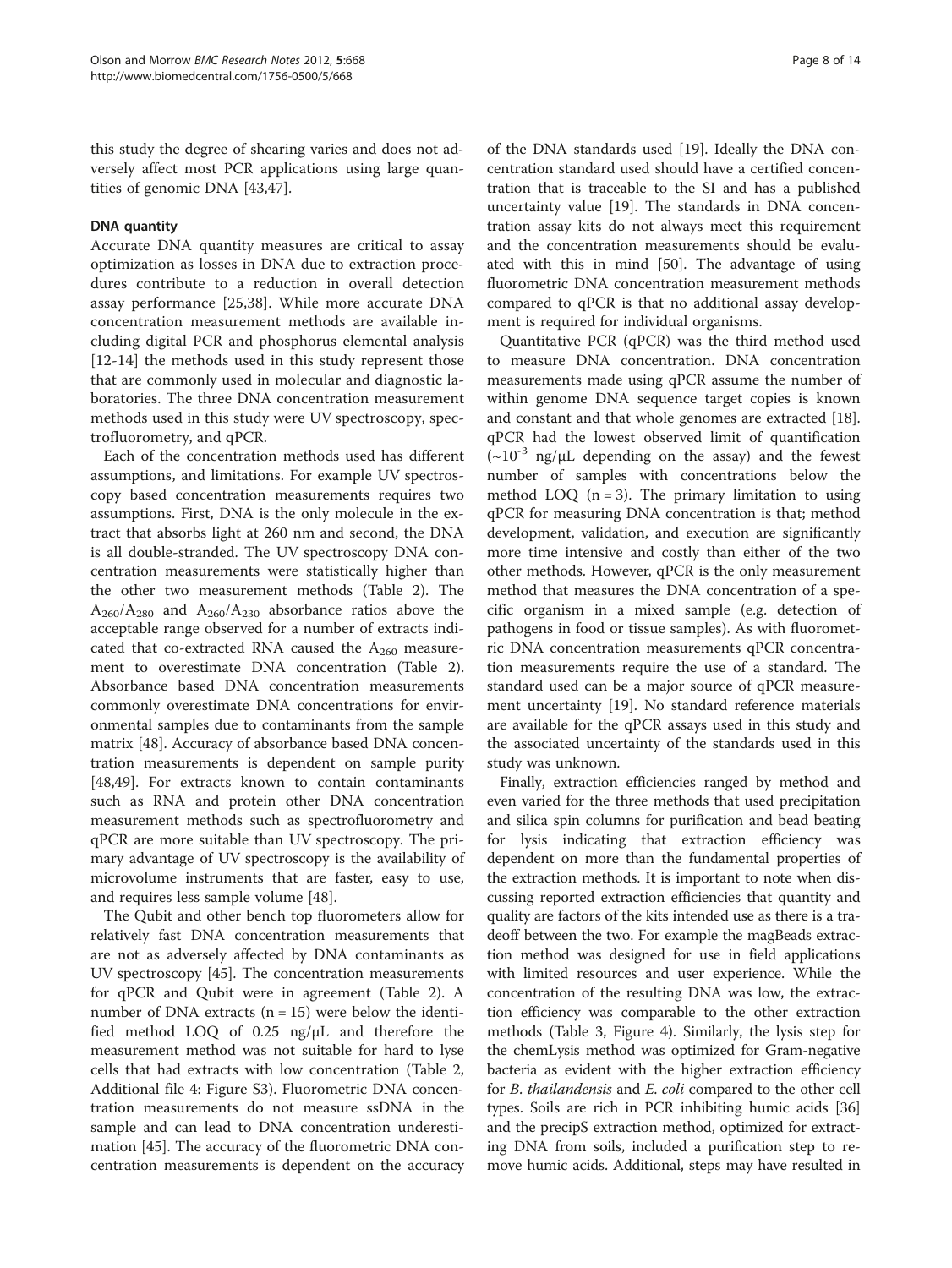<span id="page-8-0"></span>Table 3 DNA primers used in quantity qPCR assays

| rawie <i>o prar</i> primers asea in quantury quen assays |                                          |         |                                     |                  |                 |            |  |  |  |
|----------------------------------------------------------|------------------------------------------|---------|-------------------------------------|------------------|-----------------|------------|--|--|--|
| Organism                                                 | Gene target (amplicon size) <sup>a</sup> | Name    | Sequence                            | Con <sup>b</sup> | AE <sup>c</sup> | Ref.       |  |  |  |
| E. coli                                                  | lacZ(70)                                 | lacZF1  | CCT GAG GCC GAT ACT GTC GT          |                  | 0.99            | $[52]$     |  |  |  |
|                                                          |                                          | lacZR1  | TTG GTG TAG ATG GGC GCA T           |                  |                 |            |  |  |  |
| B. thailandensis                                         | fli $C(62)$                              | fliCF1  | AGC AGA TCT CGG AAG TGA ACC         |                  | 0.92            | This study |  |  |  |
|                                                          |                                          | fliCR1  | GAG GAT GTT CTT GCC GTT GT          |                  |                 |            |  |  |  |
| B. cereus                                                | pc-plc (144)                             | PCFR-F  | GGA TTC ATG GAG CGG CAG TA          |                  | 0.95            | $[53]$     |  |  |  |
|                                                          |                                          | PCFR-3R | GCT TAC CTG TCA TTG GTG TAA CTT CA  | $\mathcal{L}$    |                 |            |  |  |  |
| S. cerevisiae                                            | $26Sd$ (124)                             | YFAST-F | GAG TCG AGT TGT TTG GGA ATG C       |                  | 0.91            | $[54]$     |  |  |  |
|                                                          |                                          | YEST-R  | TCT CTT TCC AAA GTT CTT TTC ATC TTT |                  |                 |            |  |  |  |

 $\frac{a}{a}$  Amplicon size in base pairs.<br>
b Optimized primer concentration (µM).

 $\epsilon$  Amplification Efficiency, calculated using the slope of the standard curve.

<sup>d</sup> Assay targeted the D1/D2 variable region of 26S.

loss of genomic DNA. A range of different size beads are used in the bead beating step of precipB which may aide in lysis of different cell types resulting in the statistically similar extraction efficiencies between all vegetative cell types not observed for the other extraction methods (Figure [4\)](#page-6-0). Analysis of DNA yields using different size beads found that higher yields for hard to lyse Mycobacteria were obtained using smaller sized beads (0.1 mm vs 0.5 mm), but no studies have empirically evaluated lysis efficiency for different cell types using different size beads [[51](#page-12-0)]. For precipG quantity was sacrificed as the quantity of the intended sample type, microbial cultures, is not limited.

## Conclusions

During optimization of detection assays and determining which DNA extraction method to use, downstream application requirements and common sources of downstream application inhibitors [\[55](#page-12-0)-[57](#page-12-0)] will dictate what methods are chosen to characterize DNA extract quality and quantity. When optimizing for true unknowns it is advantageous to use extraction methods that are optimal for hard-to-lyse cells. The limited number of cell types and extraction methods evaluated here were not intended to be exhaustive or to guide extraction method selection but rather to present the limitations and advantages of different extract characterization methods. The use of only a single sample type was a limitation of the study and additional sample types would have better challenged the inhibition assay. Along the same lines the use of more intense mechanical lysis procedures such as longer bead beating steps or sonication may have produced DNA extracts that better challenged the shearing characterization assay. More importantly, the study provides a procedural model for assessing DNA extract quantity and quality that can be applied when evaluating extracts for other microbiology fields such as microbial ecology marker gene studies and shotgun metagenomics.

The extract characterization methods presented here can serve as a starting point for the development of a standard procedure for evaluating DNA extract quality

and quantity for universal applications in the study of

#### Methods

microbial systems.

#### Culture preparation and cell enumeration

DNA was extracted from five cell types: the Gram negative Burkholderia thailandensis (ATCC700388) and Escherichia coli 0157:H7 non-toxic strain (ATCC700728), Gram positive Bacillus cereus vegetative cells and spores (ATCC10987), and the eukaryote Saccharomyces cerevisiae (ATCC 204516). Vegetative cell types were cultured in 20 mL of Luria-Bertani (LB) broth with shaking (30 rpm) at 30°C overnight. S. cerevisiae was grown in potato dextrose broth overnight at 37°C with shaking. Cultures were washed and stored in 1 mL aliquots at – 80°C until extraction or enumeration. Aliquots were stored in either phosphate buffered saline with 0.04% Tween 80 (PBST) or PBST with 10% glycerol (PBST-gly). B. cereus spores were prepared using the procedure described in Da Silva et al. [[58](#page-13-0)], using PGSM sporulation media and stored in 47.5% ethanol at 4°C. Sporulation media was comprised of 1.5% agar, 7.5 g nutrient broth (Difco Bacto-peptone; VGD, Inc.), 1 g glucose, 3.4 g  $KH_2PO_4$ , and 4.35 g  $K_2HPO_4$  in 1 L sterile deionized water. After the media was autoclaved, 5 mL of filter sterilized CaCl<sub>2</sub> (0.0366 g/mL) and a salt solution (0.0246 g/mL MgSO<sub>4</sub>,  $4 \times 10^{-4}$  g/mL MnSO<sub>4</sub>, 0.0028  $ZnSO_4$ , 0.004 g/mL FeSO<sub>4</sub>) was added.

All cultures were enumerated using a Petroff-Hausser Counting Chamber (Huasser Scientific, Horsham, PA, USA). Samples were diluted 10 fold to a countable concentration in PBST, and triplicate samples were visualized and enumerated using phase contrast microscopy with an Olympus BX51 microscope.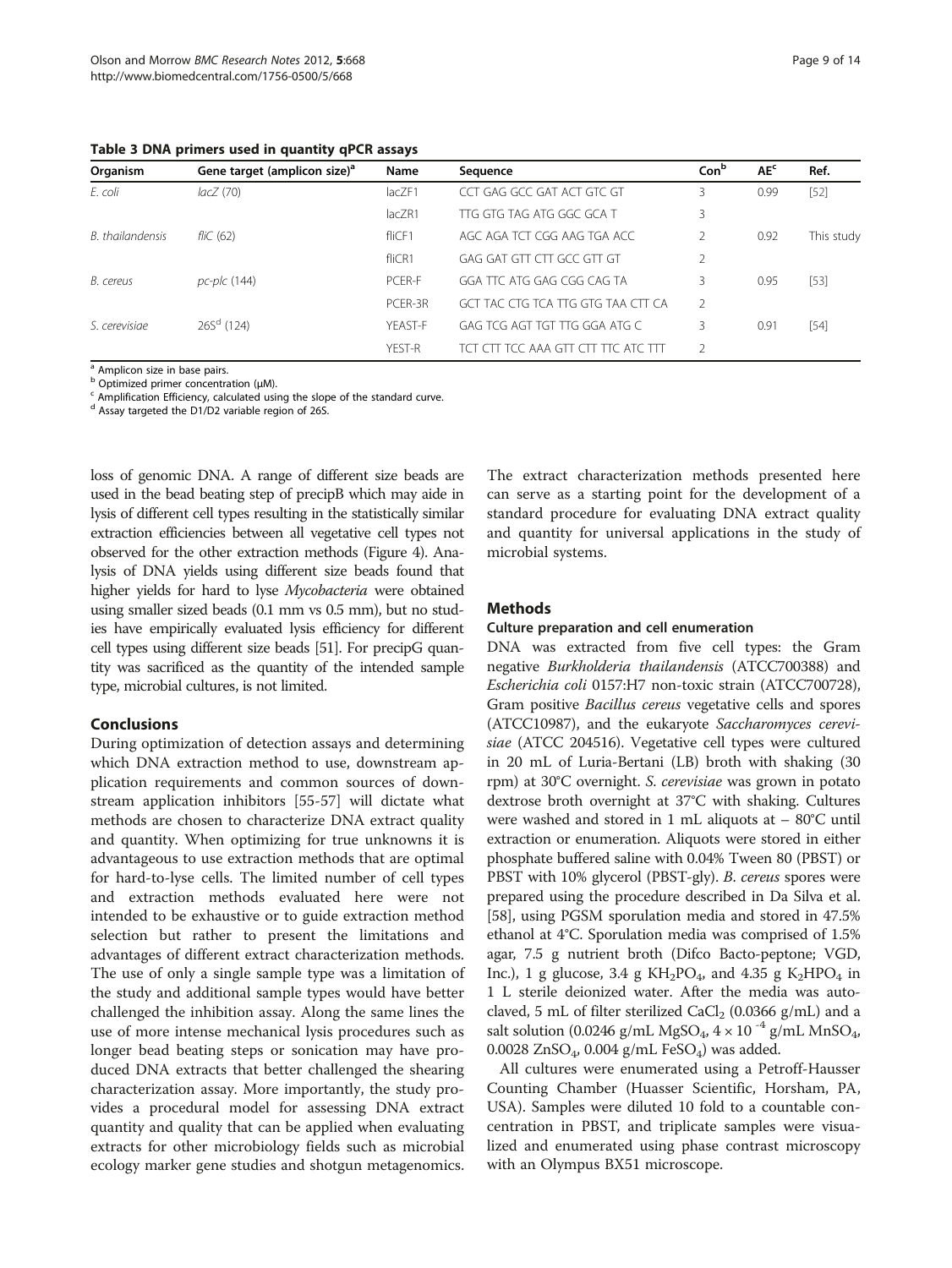#### DNA extraction

DNA was extracted from culture preparations  $(1-5 \times 10^9)$ cells/mL) using six extraction methods utilizing different lysis and purification procedures (Table [1\)](#page-3-0). Extraction methods were chosen based on their ability to produce DNA extracts with a range of quantity and quality characteristics that represented general classes of lysis and purification methods. Four extractions were performed for all cell types except for B. cereus spores, which were extracted in triplicate for each of the extraction methods. Due to limited sample size only two extractions were performed using the chemLysis method for E. coli and B. thailandensis, and three E. coli samples were extracted with precipS. The manufactures' protocols for all commercial extraction methods were followed excluding using the specified sample type for precipS and precipB methods and no RNAase step was performed for the chemLysis extraction method. For the chemLysis extraction method the manufacture's Gram-negative lysis protocol was used. Bead beating steps were performed using the Vortex-Genie 2 (MoBio Laboratories, Inc. California, USA) set at the maximum speed with a MoBio vortex adapter. Extracted DNA was stored at −20°C until DNA quantity and quality analysis.

A non-commercial phenol-chloroform based protocol was used as a reference method [[9\]](#page-11-0). Culture aliquots were pelleted by centrifugation  $(13,000 \times g$  for 3 min) and resuspended in 500 μL  $1 \times$  TE buffer (Tris-EDTA, pH 8, Fisher Bioreagents, New Jersey, USA). The re-suspended pellet was transferred to a 2 mL tube with screw caps (BioSpec Products, Inc. Oklahoma, USA) with 0.8 g zirconia/silica beads (BioSpec Products, Inc.). Tubes were bead beaten for 20 min then centrifuged for 30 sec at  $10,000 \times g$ . The supernatant was transferred to a new tube to which 800 μL phenol chloroform 1:1 (MP Biochemicals, Ohio, USA) was added then vortexed for 30 s to mix. Tubes were centrifuged at  $10,000 \times g$  for 10 min and the aqueous phase was transferred to a new tube. Next, 500 μL chloroform isoamyl alcohol 24:1 (Acros Organics, New Jersey, USA) was added and the solution was vortexed again for 30 s. Aqueous and polar phases were separated by centrifugation  $(10,000 \times g)$ for 10 min). Aqueous phase was transferred to a new tube to which 1 mL of absolute ethanol and 50 μL of 3M sodium acetate was added. Tubes were vortexed briefly then incubated at −20°C for 30 min. DNA was pelleted by centrifugation (13,000  $\times$  g, 10 min) and washed with 70% ethanol. The washed pellet was allowed to air dry for 30 min then re-suspended in 50  $\mu$ L of 0.1  $\times$  TE and stored at −20°C.

## DNA quality

DNA extract quality was reported based on independent measurements of purity and PCR inhibition DNA (Figure [1\)](#page-3-0). The DNA UV absorbance measured using a Nanodrop-ND1000 (Thermo Fisher Scientific, Waltham, MA) provides an assessment of contaminants (polysaccharides and proteins). The absorbance ratios for  $A_{280}$ /  $A_{260}$  and  $A_{260}/A_{230}$  were determined for 2 µL samples using ND-1000 V3.8.1 software (Thermo Fisher Scientific, Waltham, MA). Additionally, a dilution series of a control DNA (Human DNA quantification standard SRM 2372 part A, National Institute of Standards and Technology, Gaithersburg, MD) was used to assess the precision of the purity ratio measurements for different DNA concentrations. The SRM 2372 at the time of certification was double stranded. Overtime an unknown proportion of the DNA standard has become single stranded. Due to the change in strandedness of the DNA standard the certified UV absorbance values are longer representative of the standard and cannot be used in assessing instrument performance and measurement accuracy.

#### PCR inhibition assay

The presence of PCR inhibitors in DNA extracts was determined using an inhibition control assay. Reactions were run on the ABI 7900 HT Real Time PCR System following manufacturers recommended thermocycling profile. Inhibition reactions of 20  $\mu$ L included  $1 \times$ TaqMan<sup>®</sup> Environmental Master Mix 2.0 (Life Technologies, Grand Island, NY), 1× ERCC-00095 assay (Ac03459926\_a1, Life Technologies, Grand Island, NY), 750 copies of ERCC-00095 plasmid (SRM 2374 candidate material with a certified DNA sequence; National Institute of Standards and Technology, Gaithersburg, MD), and 2 μL of extracted DNA being assayed for PCR inhibitors. Duplicate extractions for each cell type and extraction method combination were evaluated for the presence of inhibitors; excluding B. thailandensis reference method extractions, due to limited DNA. Cell types were run independently on separate 96 well. Twelve plasmid controls reactions, where no extracted DNA was added, were included in each run, excluding the E. coli cell type, to evaluate within and between run variability. The SDS v2.4 software (Life Technologies, Grand Island, NY) with default settings was used to calculate the threshold cycle  $(C_t)$ .

## DNA shearing

DNA shearing was evaluated by microfluidic gel electrophoresis with the Agilent Bioanalyzer 2100 and DNA 12000 assay (Agilent Technologies, Inc. Santa Clara, CA) according to manufacturer's instructions. The Agilent Bioanalyzer measures fluorescence intensity emitted by fluorescently labeled dsDNA as it passes through the detector and results are electropherogram plots. Time to detect and fluorescence are proportional to DNA size and concentration. The total amount of DNA detected, the percentage of  $DNA > 300$  bp and < 1 kb was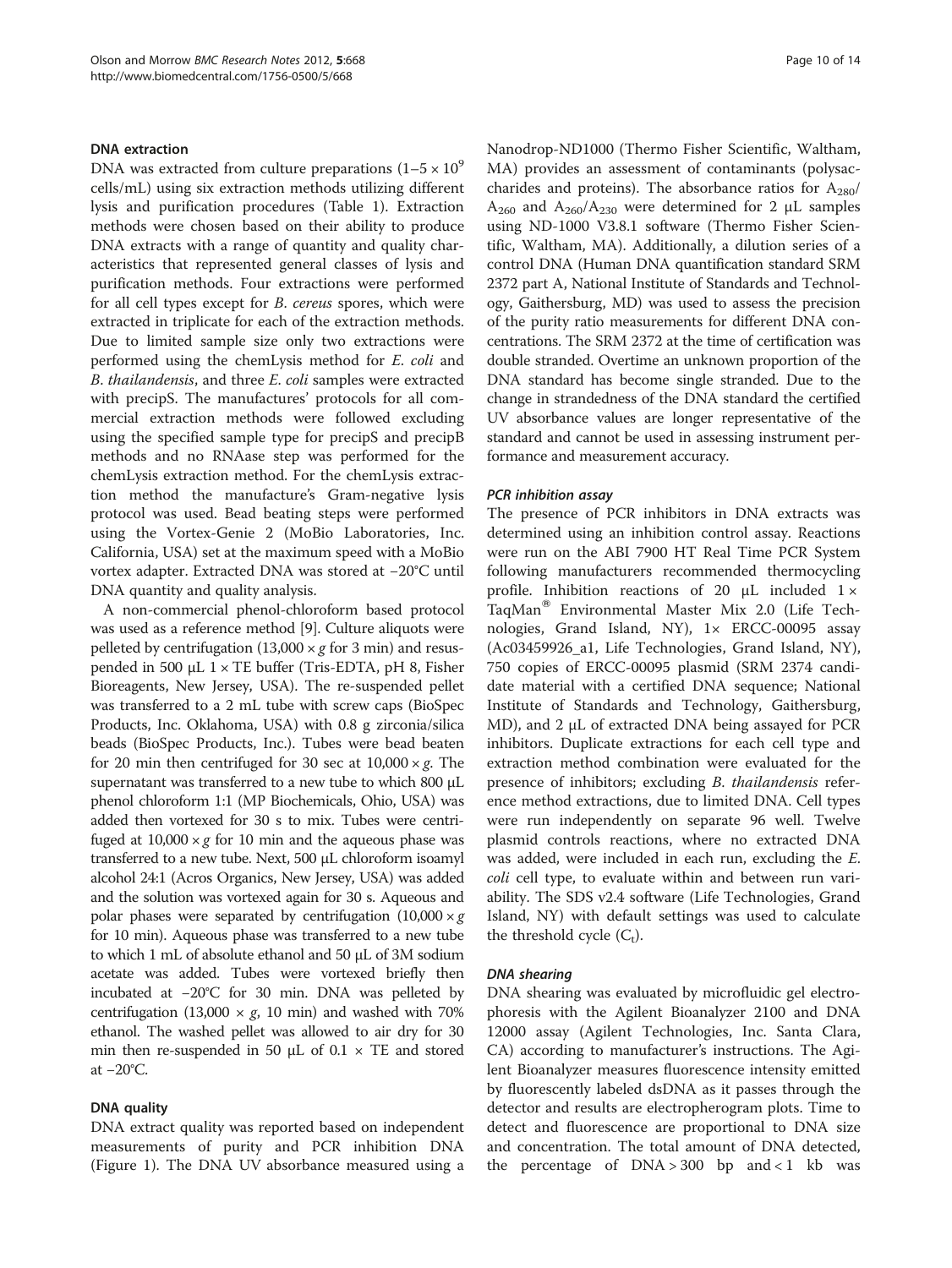calculated in R (version 2.15.0) as the area under the electropherogram using the trapezoid method (ROC package), with area under the curve  $(FU \times s)$ , presented as fragment concentration (FC).

#### DNA quantity

#### DNA concentration limit of detection and quantification

DNA quantity was measured using three different methods; UV spectroscopy, spectrofluometry, and quantitative PCR (qPCR) (Figure [1\)](#page-3-0). The UV spectrophotometer, Nanodrop-ND1000 (Thermo Fisher Scientific, Waltham, MA), was used to measure DNA concentration, wherein 1 optical density at 260 nm is equivalent to 50 ng/μL of dsDNA [[9\]](#page-11-0). The limit of quantification for Nanodrop measurements was defined as 6 times the standard deviation of 10 true negative replicates [[15\]](#page-12-0). Spectrofluorometric DNA concentration measurements were made using Qubit (Invitrogen, Carlsbad, CA). Qubit assays were performed following the manufacture's protocol. The Qubit broad range assays was used to measure DNA concentration, for samples with concentrations less than 1 ng/μL the Qubit high sensitivity assay was used. The standard deviation of true negatives principle used to determine the LOQ for the Nanodrop is not applicable to Qubit measurements as DNA concentrations out of range of the standard curve are stated as such by the instrument and therefore no values are provided for true negatives [\[15](#page-12-0)]. The LOQ for the Qubit high sensitivity assay was determined using a dilution series of a control DNA (Human DNA Quantitation Standard SRM 2372 part A). Genomic DNA copy number was determined using organism specific qPCR assays (Table [3](#page-8-0)). qPCR LOQ ( $qLOQ$ , ng/ $\mu$ L) values were determined by first calculating the genome mass (GM, ng/ genome) based on the size of the organism's genome (GS, bp/ genome) and the established mass to bp constant of  $0.978 \times 10^{12}$  bp/ng (Eq. 1) [\[18,19,52](#page-12-0)].

$$
GM = \frac{GS}{0.978 \times 10^{12}}
$$
 (1)

 $qLOQ$  (ng/ $\mu$ L) values were then determined based on the plasmid copy number for the lowest dilution in the standard curve  $(pLD, copies/µL)$  the number of target sequences per genome (CNg, copies/ genome), and the mass of the organisms genome (GM, ng/ genome) which was calculated using equation 2.

$$
qLOQ = \frac{(pLD \times GM)}{CNg} \tag{2}
$$

#### qPCR concentration assays

For the qPCR assays, primer sequences were obtained from the literature except the sequences obtained for the Burkholderia thailandensis assay, which were designed using Primer3Plus [\(www.bioinformatics.nl](http://www.bioinformatics.nl)) to target the  $fliC$  gene, which was used in previous studies to quantify Burkholderia species [[59](#page-13-0)]. Primer specificity was verified in-silico using Primer-BLAST [\(www.blast.ncbi.nlm.nih.](http://www.blast.ncbi.nlm.nih.gov) [gov](http://www.blast.ncbi.nlm.nih.gov)). Standard curves of plasmids containing PCR amplified target sequences were used for absolute quantification. Plasmids containing PCR target sequences were produced using the pGEM-T Easy Vector System (Promega Corp., Madison, WI) according to manufacturer's protocol, purified using the QIAprep Spin Miniprep Kit (Qiagen Inc., Valencia, CA), and linearized by Fast Digest SacI restriction digest (Fermentas Inc., Glen Bernie, MD). Plasmid DNA concentration was determined using the Qubit Broad Range Assay.

qPCR reactions were run on the 7900 HT Real Time PCR System (Life Technologies, Grand Island, NY). Samples, standard curves, and no template controls were run in triplicate with  $1 \times$  Power SYBR<sup>®</sup> Green PCR Master Mix (Life Technologies, Grand Island, NY), primers at optimized concentrations, and molecular grade nuclease-free water (Life Technologies, Grand Island, NY) was added for a final volume of 20 μL. Between 1 ng and 10 ng of extracted DNA was added to sample reactions, molecular grade water was added to the no template control reactions in place of extracted DNA, and a 10 fold plasmid dilution series was added to standard curve reactions. Primer concentrations were optimized according to Nolan et al. [\[46](#page-12-0)]. Reaction specificity was verified using melt curve analysis, and  $r^2$  values were determined using SDS v2.4 software (Life Technologies, Grand Island, NY) with default settings. B. cereus and S. cerevisiae samples were run on two 96 well plates, inter-run calibrators (IRCs) were used to normalize for run-to-run variation [[60\]](#page-13-0).

#### qPCR concentration values

qPCR DNA concentration was calculated first by determining the concentration of genome equivalents (cGE, genome equivalents( $GE$ )/ $\mu$ L, Eq. 3) in the extract based on the median of triplicate target sequence copy number concentrations in the extract determined using qPCR  $(qCN, copies/µL)$  and the number of target sequences per genome (CNg, copies/genome). Except for two of the B. cereus spores PrecipB extracts, where the average of duplicate qPCRs were used to determine the quantity values due to one of the triplicate reactions failing.

$$
cGE = \frac{qCN}{CNg} \tag{3}
$$

The qPCR DNA concentration calculations were based on the organism's genome mass (GM, ng/genome, Eq. 1)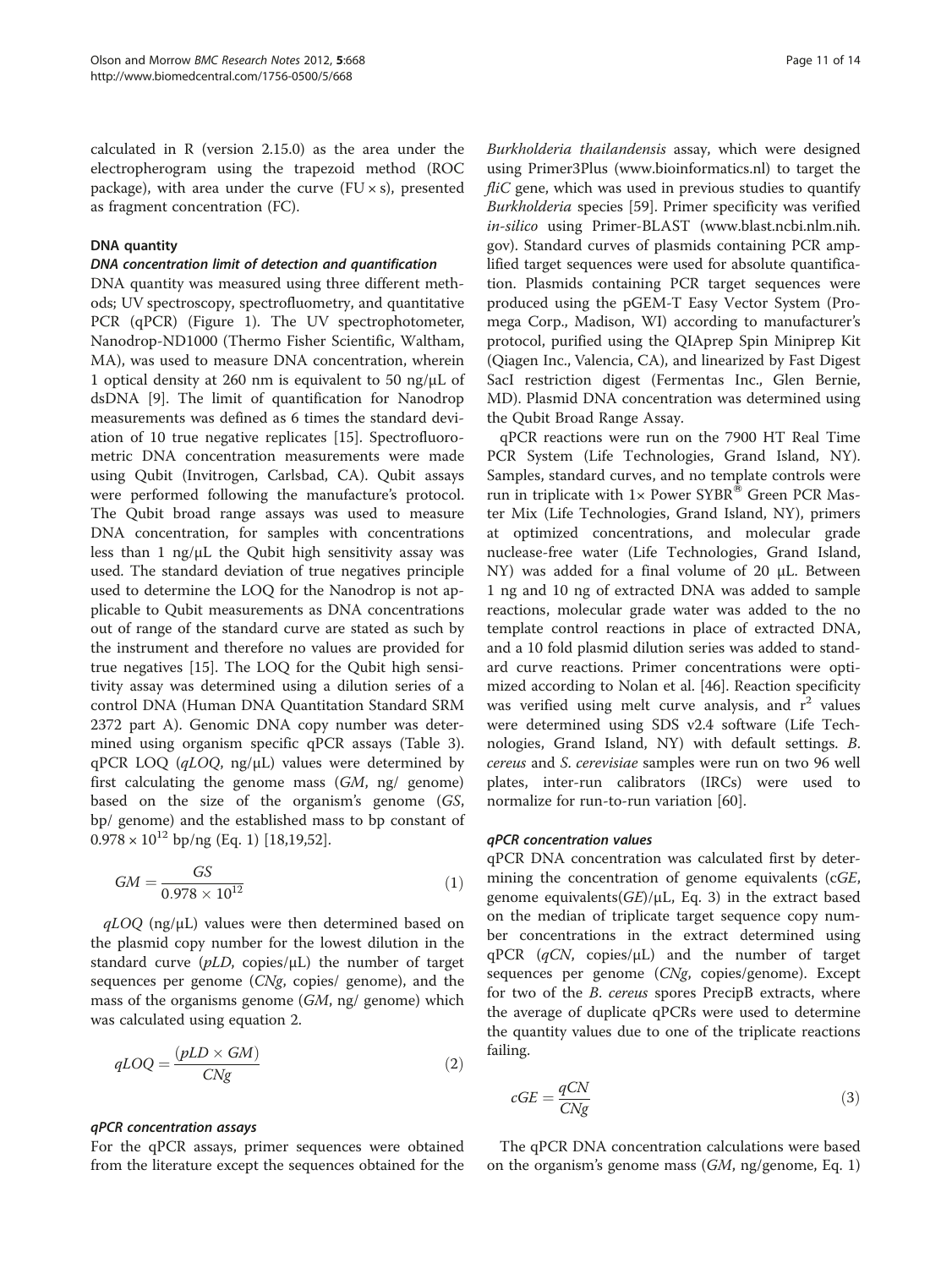<span id="page-11-0"></span>and the concentration of genome equivalents (cGE,GE/ μL) (Eq. 4) [[18,](#page-12-0)[61\]](#page-13-0).

$$
[DNA] = cGE \times GM \tag{4}
$$

The three DNA concentration measurement methods were compared for each extraction method using a oneway ANOVA with Tukey's HSD test for post hoc pair wise comparisons.

Extraction efficiency was calculated (Eq. 5) as the ratio of qPCR yield  $(qY, GE, Eq. 6)$  to the total number of cells extracted (CE, cells, Eq. 7), which was the product of the culture concentration (CC, cells/mL) and the volume of cells extracted (VE, mL).

$$
EE = qY/CE \tag{5}
$$

$$
qY = cGE \times EV \tag{6}
$$

$$
CE = CC \times VE \tag{7}
$$

Replicate extraction efficiency outliers were detected using Grubb's test, as implemented in R (outliers package) on extractions with more than two replicates. A series of one-way ANOVAs and post hoc pairwise comparison tests, Tukey's HSD, were run in R on log transformed qPCR extraction efficiencies values for each extraction method. Extraction methods could not be compared due to unknown day-to-day variability in DNA extraction efficiency. ANOVA analysis was run on datasets without outliers.

#### Availability of supporting data

The dataset supporting the results of this article is included as an additional file to the manuscript (Additional file 5).

## Additional files

[Additional file 1:](http://www.biomedcentral.com/content/supplementary/1756-0500-5-668-S1.doc) Table S1. DNA  $A_{260}/A_{280}$  and  $A_{260}/A_{230}$  absorbance ratios.

**[Additional file 2:](http://www.biomedcentral.com/content/supplementary/1756-0500-5-668-S2.pdf) Figure S1.** Scatter Plot of  $A_{260}/A_{280}$  and  $A_{260}/A_{230}$ Ratios as a Function of a Control DNA (SRM 2372) Concentration. The experiments were executed on two separate days, A and B: with single (4 runs each) and triple (4 runs each) replicates respectively. The data point shape indicates day A,  $\bullet$ , B,  $\blacktriangle$ . The red vertical lines indicate the DNA concentration cutoff used for analysis of the DNA extract purity at 17.5 ng/μL.

[Additional file 3:](http://www.biomedcentral.com/content/supplementary/1756-0500-5-668-S3.pdf) Figure S2. Electropherograms for DNA Extracts Grouped by Cell Type and Extraction Method. The two manufacturer supplied markers are at 50 bp and 17000 bp. Dotted lines indicate the 1000 bp point on the x-axis. The bottom number within each graph is the number of replicates where the area under the curve for the full electropherogram was above the analysis threshold. The top two numbers are the mean and standard deviation for the percentage of DNA that was greater than 1000 bp (top value) and less than 300 bp (middle value). Scales are independent for each row due to the large range in responses.

[Additional file 4:](http://www.biomedcentral.com/content/supplementary/1756-0500-5-668-S4.pdf) Figure S3. Measured DNA concentration as a Function of the dilutions of the Human Quantification Standard (SRM 2372) concentration (ng/μL). Three dilution series replicates were processed, indicated in red, green, and blue, with five runs each. Dotted line indicates the defined limit of quantification (0.25 ng/μL) based on the increased observed variability for lower concentration dilutions.

[Additional file 5:](http://www.biomedcentral.com/content/supplementary/1756-0500-5-668-S5.xlsx) Raw data (sheet labeled "DNAcompleteResults. csv") and metadata (sheet labeled "Head descriptions") used to support the results presented in this article.

#### Competing interests

The author's declare no financial or non-financial conflicts of interest.

#### Authors' contributions

NDO and JMB conceived of the study and its design, performed the data analysis, and wrote the manuscript. NDO conducted the experiments. Both authors read and approved the final manuscript.

#### Acknowledgements

The authors would like to acknowledge Dr. Autumn Downey, Dr. Sandra da Silva, Jennifer McDaniel, and Lindsay Vang for assistance and guidance on the planning and execution of the project. Additionally, we would like to thank Drs. Marc Salit, James Filliben, and Steven Lund for their guidance with the statistical analysis; Drs. Erica Seifert and Sandra Da Silva for their comments and assistance during the writing process; as well Dr. David Duewer and Margaret Kline and the anonymous reviewers for reviewing the manuscript. Thanks to Dr. Peter Vallone for providing the Human DNA quantification standard (SRM 2732). The Department of Homeland Security (DHS) Science and Technology Directorate under the Interagency Agreement HSHQDC-09-X-00457 with the National Institute of Standards and Technology (NIST) supported this work. Opinions expressed in this paper are the authors' and do not necessarily reflect the policies and views of DHS, NIST, or affiliated venues. Certain commercial equipment, instruments, or materials are identified in this paper in order to specify the experimental procedure adequately. Such identification is not intended to imply recommendations or endorsement by NIST, nor is it intended to imply that the materials or equipment identified are necessarily the best available for the purpose.

#### Received: 25 July 2012 Accepted: 14 November 2012 Published: 3 December 2012

#### References

- 1. Espy MJ, Uhl JR, Sloan LM, Buckwalter SP, Jones MF, Vetter EA, Yao JDC, Wengenack NL, Rosenblatt JE, Cockerill FR III, Smith TF: Real-time PCR in clinical microbiology: applications for routine laboratory testing. Clin Microbiol Rev 2006, 19:165–256.
- 2. Rossmanith P, Wagner M: The challenge to quantify Listeria monocytogenes–a model leading to new aspects in molecular biological food pathogen detection. J Appl Microbiol 2011, 110:605–617.
- Holden MJ, Madej RM, Minor P, Kalman LV: Molecular diagnostics: harmonization through reference materials, documentary standards and proficiency testing. Expert Rev Mol Diagn 2011, 11:741–755.
- 4. Janse I, Hamidjaja RA, Bok JM, van Rotterdam BJ: Reliable detection of Bacillus anthracis, Francisella tularensis and Yersinia pestis by using multiplex qPCR including internal controls for nucleic acid extraction and amplification. BMC Microbiol 2010, 10:314.
- 5. Tan SC, Yiap BC: DNA, RNA, and protein extraction: the past and the present. J Biomed Biotechnol 2009, 2009:574398.
- 6. Kellogg M: Detection of biological agents used for terrorism: are we ready. Clin Chem 2010, 56(1):10–15. Epub 2009 Nov 19.
- 7. Wilfinger WW, Mackey K, Chomczynski P: Assessing the quantity, purity and integrity of RNA and DNA following nucleic acid purification. In DNA sequencing II optimizing preparation and cleanup. Edited by Sudbury KJ. MA: Jones and Bartlett Publishers; 2006:291–312.
- 8. Ning J, Liebich J, Kästner M, Zhou J, Schäffer A, Burauel P: Different influences of DNA purity indices and quantity on PCR-based DGGE and functional gene microarray in soil microbial community study. Appl Microbiol Biotechnol 2009, 82:983–993.
- Sambrook J: The condensed protocols from molecular cloning: a laboratory manual. Cold Spring Harbor, NY: Cold Spring Harbor Laboratory Press; 2006.
- 10. Glasel JA: Validity of nucleic acids purities monitored by 260 nm/280 nm absorbance ratios. Biotechniques 1994, 18:62–63.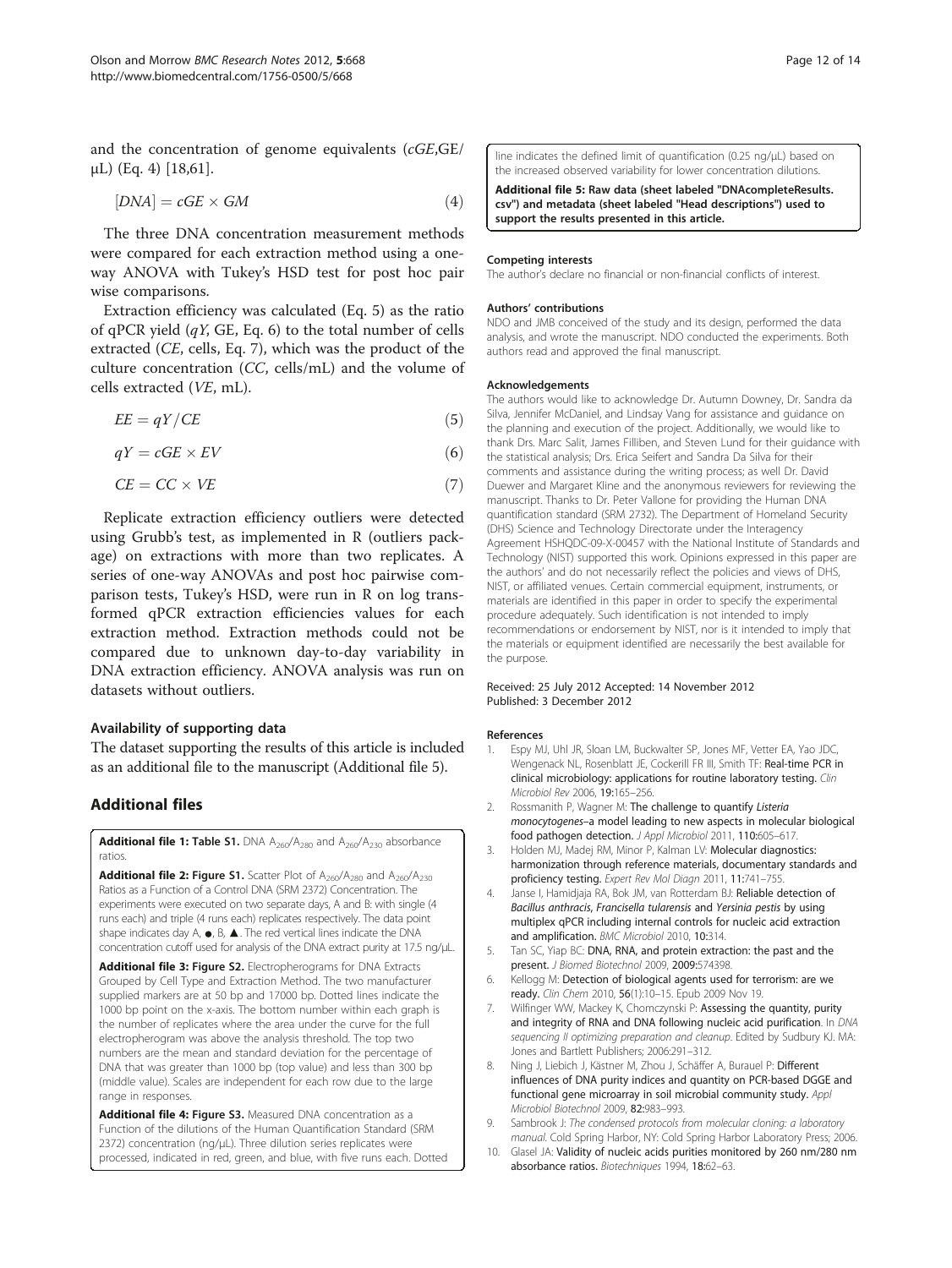- <span id="page-12-0"></span>11. Simon MC, Gray DI, Cook N, Simon MC, Gray DI: DNA extraction and PCR methods for the detection of Listeria monocytogenes in cold-smoked salmon. Appl Environ Microbiol 1996, 62:822-824.
- 12. Pinheiro LB, Coleman VA, Hindson CM, Herrmann J, Hindson BJ, Bhat S, Emslie KR: Evaluation of a droplet digital polymerase chain reaction format for DNA copy number quantification. Anal Chem 2012, 84:1003–1011.
- 13. Holden MJ, Rabb SA, Tewari YB, Winchester MR: Traceable phosphorus measurements by ICP-OES and HPLC for the quantitation of DNA. Anal Chem 2007, 79:1536–1541.
- 14. Brennan RG, Rabb S, Holden MJ, Winchester MR, Turk GC: Potential primary measurement tool for the quantification of DNA. Anal Chem 2009, 81:3414–3420.
- 15. EURACHEM: The fitness for purpose of analytical methods a laboratory guide to methods validation and related topics. UK: LGC Ltd; 1998.
- 16. Holden MJ, Haynes RJ, Rabb SA, Satija N, Yang K, Blasic JR: Factors affecting quantification of total DNA by UV spectroscopy and picogreen fluorescence. J Agric Food Chem 2009, 57:7221–7226.
- 17. Singer VL, Jones LJ, Yue ST, Haugland RP: Characterization of picogreen reagent and development of a fluorescence-based solution assay for double-stranded DNA quantitation. Anal Biochem 1997, 249:228–238.
- 18. Hospodsky D, Yamamoto N, Peccia J: Accuracy, precision, and method detection limits of quantitative PCR for airborne bacteria and fungi. Appl Environ Microbiol 2010, 76:7004–7012.
- 19. Griffiths KR, Burke DG, Emslie KR: Quantitative polymerase chain reaction: a framework for improving the quality of results and estimating uncertainty of measurement. Anal Method 2011, 3:2201.
- 20. Dauphin LA, Hutchins RJ, Bost LA, Bowen MD: Evaluation of automated and manual commercial DNA extraction methods for recovery of Brucella DNA from suspensions and spiked swabs. J Clin Microbiol 2009, 47:3920–3926.
- 21. Dauphin LA, Moser BD, Bowen MD: Evaluation of five commercial nucleic acid extraction kits for their ability to inactivate Bacillus anthracis spores and comparison of DNA yields from spores and spiked environmental samples. J Microbiol Methods 2009, 76:30-37.
- 22. Dauphin LA, Stephens KW, Eufinger SC, Bowen MD: Comparison of five commercial DNA extraction kits for the recovery of Yersinia pestis DNA from bacterial suspensions and spiked environmental samples. J Appl Microbiol 2010, 108:163–172.
- 23. Fahle GA, Fischer SH: Comparison of six commercial DNA extraction kits for recovery of cytomegalovirus DNA from spiked human specimens. J Clin Microbiol 2000, 38:3860–3863.
- 24. Whitehouse CA, Hottel HE: Comparison of five commercial DNA extraction kits for the recovery of Francisella tularensis DNA from spiked soil samples. Mol Cell Probes 2007, 21:92–96.
- 25. Queipo-Ortuño MI, Tena F, Colmenero JD, Morata P, Queipo-Ortuno MI: Comparison of seven commercial DNA extraction kits for the recovery of Brucella DNA from spiked human serum samples using real-time pcr. Eur J Clin Microbiol Infect Dis 2008, 27:109–114.
- 26. Miller DN, Bryant JE, Madsen EL, Ghiorse WC: Evaluation and optimization of DNA extraction and purification procedures for soil and sediment samples. Appl Environ Microbiol 1999, 65:4715-4724.
- 27. Swango KL, Timken MD, Chong MD, Buoncristiani MR: A quantitative PCR assay for the assessment of DNA degradation in forensic samples. Forensic Sci Int 2006, 158:14–26.
- 28. Tung N-H, Aboudharam G, Drancourt M: Heat degradation of eukaryotic and bacterial DNA: an experimental model for paleomicrobiology. BMC Res Notes 2012, 5:528.
- 29. Nolan T, Hands RE, Ogunkolade W, Bustin SA: SPUD: A quantitative PCR assay for the detection of inhibitors in nucleic acid preparations. Anal Biochem 2006, 351:308–310.
- 30. Li R, Mock R, Huang Q, Abad J, Hartung J, Kinard G: A reliable and inexpensive method of nucleic acid extraction for the PCR-based detection of diverse plant pathogens. J Virol Methods 2008, 154:48-55.
- 31. Kim HS, Byun SH, Lee BM: Effects of chemical carcinogens and physicochemical factors on the UV spectrophotometric determination of DNA. J Toxicol Environ Health A 2005, 68:2081–2095.
- 32. Kushner SR: MRNA decay in prokaryotes and eukaryotes: different approaches to a similar problem. IUBMB Life 2004, 56:585–594.
- 33. Boehm AB, Yamahara KM, Love DC, Peterson BM, McNeill K, Nelson KL: Covariation and photoinactivation of traditional and novel indicator

organisms and human viruses at a sewage-impacted marine beach. Environ Sci Technol 2009, 43(21):8046–8052.

- 34. Lim DV, Kearns EA, Leskinen SD, Magana S, Stroot JM, Hunter DM, Schlemmer SM: Sample preparation and assay refinements for pathogen detection platforms. Proc SPIE 2009, 7167:71670O–71670O. 71610.
- 35. Courtois S, Frostegård A, Göransson P, Depret G, Jeannin P, Simonet P: Quantification of bacterial subgroups in soil: comparison of DNA extracted directly from soil or from cells previously released by density gradient centrifugation. Environ Microbiol 2001, 3:431–439.
- 36. Wilson IG: Inhibition and facilitation of nucleic acid amplification. Appl Environ Microbiol 1997, 63:3741–3751.
- 37. Mahuku GS: A simple extraction method suitable for PCR based analysis of fungal and bacterial DNA. Plant Mol Biol Rep 2004, 22:71–81.
- 38. Arbeli Z, Fuentes CL: Improved purification and PCR amplification of DNA from environmental samples. FEMS Microbiol Lett 2007, 272:269–275.
- 39. Pontiroli A, Travis ER, Sweeney FP, Porter D, Gaze WH, Mason S, Hibberd V, Holden J, Courtenay O, Wellington EMH: Pathogen quantitation in complex matrices: a multi-operator comparison of DNA extraction methods with a novel assessment of PCR inhibition. PLoS One 2011, 6:e17916.
- 40. Huggett JF, Novak T, Garson JA, Green C, Morris-Jones SD, Miller RF, Zumla A: Differential susceptibility of PCR reactions to inhibitors: an important and unrecognized phenomenon. BMC Res Notes 2008, 1:70.
- 41. Opel KL, Chung D, McCord BR: A study of PCR inhibition mechanisms using real time PCR. J Forensic Sci 2010, 55:25-33.
- 42. Carbonero F, Nava GM, Benefiel AC, Greenberg E, Gaskins RH: Microbial DNA extraction from intestinal biopsies is improved by avoiding mechanical cell disruption. J Microbiol Methods 2012, 87:125–127.
- 43. Mumy KL, Findlay RH: Convenient determination of DNA extraction efficiency using an external DNA recovery standard and quantitativecompetitive PCR. J Microbiol Methods 2004, 57:259–268.
- 44. Carrigg C, Rice O, Kavanagh S, Collins G, O'Flaherty V: DNA extraction method affects microbial community profiles from soils and sediment. Appl Microbiol Biotechnol 2007, 77:955–964.
- 45. Sauer P, Muller M, Kang J: Quantitation of DNA. Qiagen News 1998,  $2.23 - 26$
- 46. Nolan T, Hands RE, Bustin SA: Quantification of mRNA using real-time rt-PCR. Nat Protoc 2006, 1:1559–1582.
- 47. Demeke T, Jenkins GR: Influence of DNA extraction methods, PCR inhibitors and quantification methods on real-time PCR assay of biotechnology-derived traits. Anal Bioanal Chem 2010, 396:1977–1990.
- 48. Rothrock MJ Jr: Comparison of microvolume DNA quantification methods for use with volume-sensitive environmental DNA extracts. J Nat and Environ Sci 2011, 2:34–38.
- 49. De Mey M, Lequeux G, Maertens J, De Maeseneire S, Soetaert W, Vandamme E: Comparison of DNA and RNA quantification methods suitable for parameter estimation in metabolic modeling of microorganisms. Anal Biochem 2006, 353:198–203.
- 50. Nielsen K, Mogensen HS, Hedman J, Niederstätter H, Parson W, Morling N: Comparison of five DNA quantification methods. Forensic Sci Int Genet 2008, 2:226–230.
- 51. Käser M, Ruf M-T, Hauser J, Marsollier L, Pluschke G: Optimized method for preparation of DNA from pathogenic and environmental mycobacteria. Appl Environ Microbiol 2009, 75:414-418.
- 52. Koponen JK, Turunen A-M, Ylä-Herttuala S: Escherichia coli DNA contamination in amplitaq gold polymerase interferes with taqman analysis of lacZ. Mol Ther 2002, 5:220-222.
- 53. Martínez-Blanch JF, Sánchez G, Garay E, Aznar R: Detection and quantification of viable bacillus cereus in food by rt–qPCR. Eur Food Res Technol 2011, 232:951–955.
- 54. Hierro N, Esteve-Zarzoso B, González A, Mas A, Guillamón JM: Real-time quantitative PCR (qPCR) and reverse transcription-qPCR for detection and enumeration of total yeasts in wine. Appl Environ Microbiol 2006, 72:7148–7155.
- 55. Rajendhran J, Gunasekaran P: Strategies for accessing soil metagenome for desired applications. Biotechnol Adv 2008, 26:576–590.
- 56. Purohit MK, Singh SP: Assessment of various methods for extraction of metagenomic DNA from saline habitats of coastal gujarat (India) to explore molecular diversity. Lett Appl Microbiol 2009, 49:338–344.
- 57. Manjula A, Sathyavathi S, Gunasekaran P, Rajendhran J: Comparison of seven methods of DNA extraction from termitarium for functional metagenomic DNA library construction. Ind Res 2011, 70:945–951.